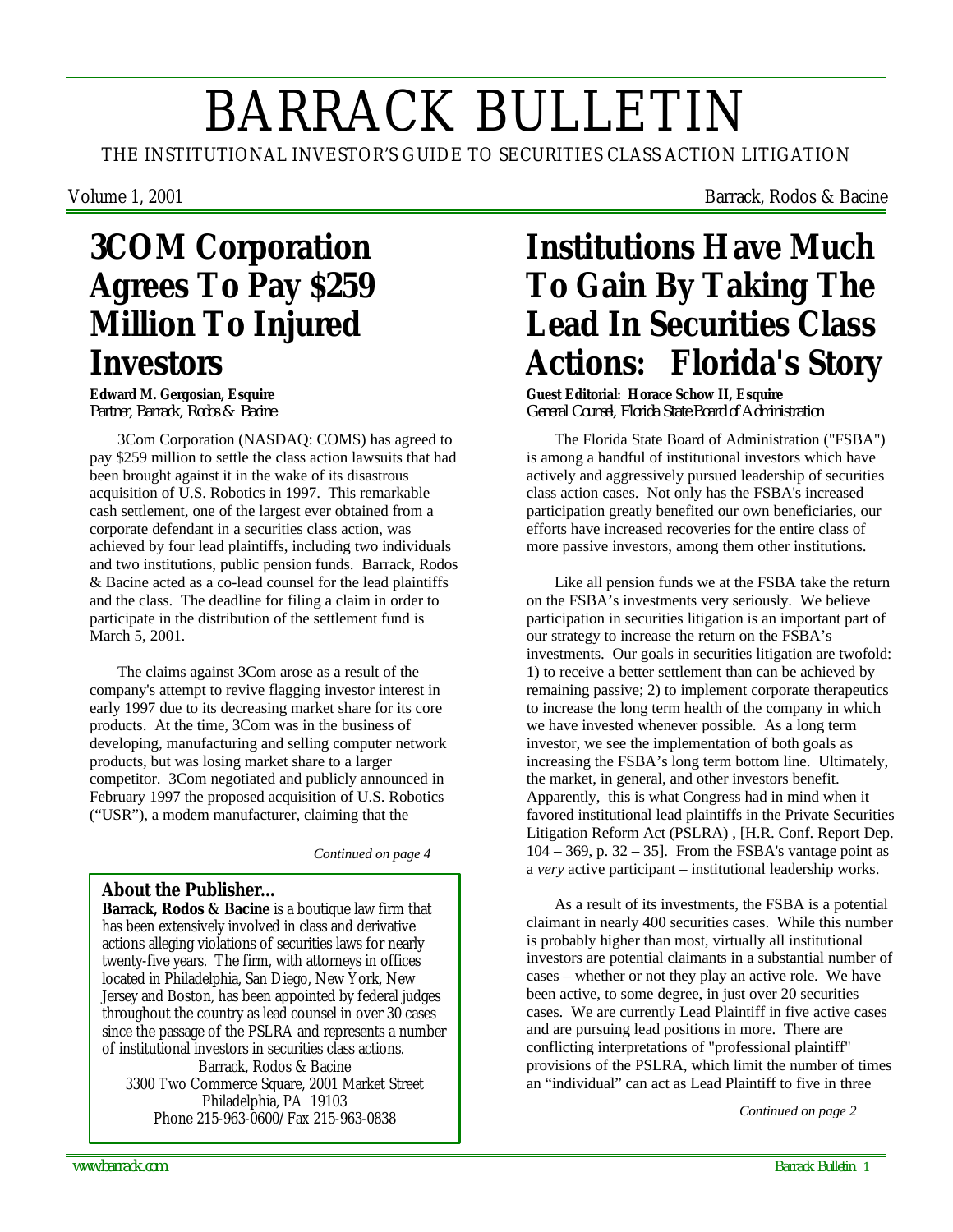#### *Florida's Story (Continued from page 1)*

years. We realize that we may be approaching our current limit for leadership in class cases. As a result, we have filed a number of individual claims. Frankly, we wish we could take the lead in more class cases.

#### *"Simply put, if a public pension fund wants a say in settlement, it can only assure this by becoming a lead plaintiff."*

One important aspect of our active program is our ability to enter into class action litigation without prior approval of our Trustees. We were granted that authority in 1991. We notify the Trustees of the action after the fact. Before 1991, it was time-consuming to obtain the signatures of the Governor, Treasurer and Comptroller (each of our elected official trustees) to authorize the FSBA to pursue a motion to become lead plaintiff in securities actions. Due to the unique nature of securities class action litigation – where each investor, including our fund, was automatically a passive plaintiff without a say in the prosecution – we believed we could have a greater say – and a greater impact – if we could quickly enter a case by bypassing the prior approval requirements. The FSBA is still required to obtain uniform concurrence of all trustees prior to becoming a plaintiff in other types of litigation.

Implementing a streamlined approval process is even more important now because of the relatively narrow 60 day time frame imposed by the PSLRA for notification of a class action and the deadline for filing a motion to become lead plaintiff. By the time enough information is gathered to determine whether participation is appropriate (evaluation of claims and transactions to determine loss), there is often not enough time to step through all of the administrative hurdles needed to obtain approval to file litigation on behalf of a pension board. I recommend that other state funds take steps to obtain the authority to decide expeditiously whether to approve motions to become lead plaintiff in securities class actions where they have a significant loss.

We have had considerable success in certain of our class action suits with the help of reputable and dependable firms which, over the course of time, have great familiarity with the workings of the FSBA. We have found that it has been well worth the effort to achieve these successes. Simply put, if a public pension fund wants a say in settlement, it can only assure this by becoming a lead plaintiff.

For example, in the securities litigation against Samsonite, the FSBA was represented by Barrack, Rodos & Bacine, and achieved a recovery for the FSBA and the class of \$.43 per dollar of damage sustained. This compares to the oft-quoted typical recovery of 14 cents per dollar of loss. We also achieved significant corporate governance improvements in Samsonite, designed to help the company become more "healthy" in the long run – which will improve our return on our long term investments.

In addition, we have sought and received reimbursement for our administrative costs (including lost wages) in successful cases, as provided under the PSLRA. [H.R. Conf. Rep. 104 – 369, p. 32 – 35]. I think reimbursement for these costs and "lost" time goes a long way toward addressing concerns raised by other institutional administrators in considering a leading role in this type of action. I would encourage other institutions considering active participation to note this to their boards. While on the whole, the time and expense of participation is not particularly onerous, reimbursement is an added boon that lead plaintiffs are entitled to.

As a final note to other institutions: there have been several conflicting federal district court decisions as to whether an institutional plaintiff can serve as lead plaintiff in more than five securities class actions within a three year period. Some district courts have ruled yes – others have ruled no. Recently, the SBA achieved a favorable decision in the Sykes securities litigation which held that this restriction does not apply to institutions. So far no court of appeals has heard the issue. It is our hope that this matter will be put to rest shortly. In the meantime it is clear that all investors – and especially institutions such as ours – would all benefit if more institutions would take steps to participate as lead plaintiff in these actions.  $\mathbf{\hat{*}}$ 

#### **ABOUT THE FSBA**

The FSBA was created by the Constitution of the State of Florida. Contrary to its name, the FSBA actually does no "administration" – rather, it invests over \$121 billion in assets on behalf of the Florida Retirement System and a myriad of other state and local funds, including minor funds such as the Hurricane Catastrophe Trust Fund and the Department of Lottery. The FSBA receives no operating funds from the State of Florida. We are not state employees. Rather, all of its budget comes from<br>earnings on investments. The FSBA's beneficiaries The FSBA's beneficiaries. include approximately 800,000 state and local government employees -- including over 600,000 active members, and 170,000 retirees.  $\cdot\cdot\cdot$ 



 *Horace Schow, II General Counsel Florida State Board of Administration*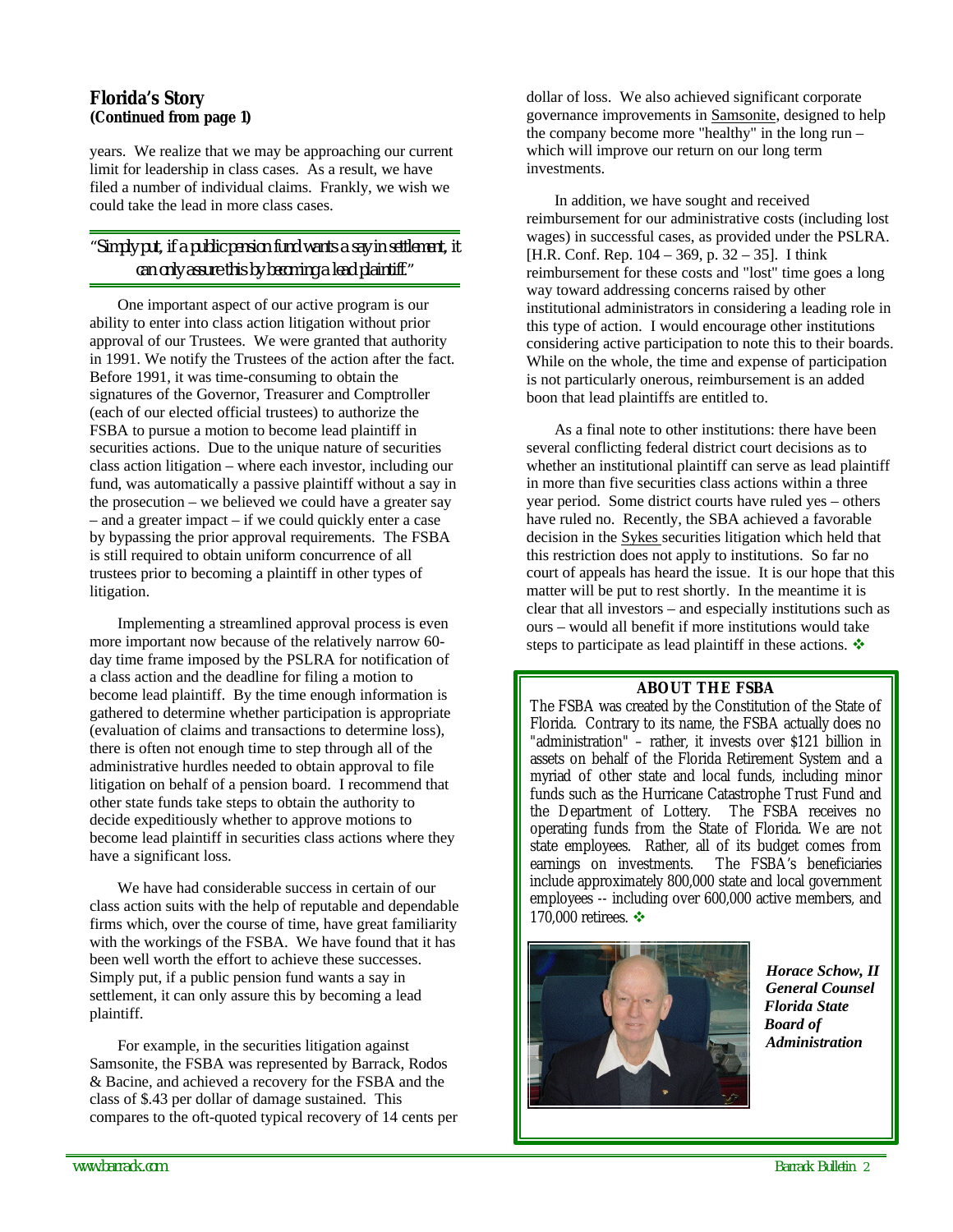#### **CALIFORNIA COURT CLOSES MAJOR LOOPHOLE IN STATE SECURITIES LAWS**

#### **Stephen R. Basser, Esquire**

*Partner, Barrack, Rodos & Bacine*

In a potentially major shift in the interpretation of California law, a Superior Court judge located in the heart of Silicon Valley has closed a serious loophole in the state's securities laws. Judge Conrad L. Rushing, of the Santa Clara County Superior Court, upheld a complaint against Silicon Graphics, Inc. (NYSE: SGI) and a number of its executives for violations of the sections of the California Corporations Code dealing with securities fraud, even though not all of the defendants had both sold stock and made false statements during the period covered by the complaint. This holding finally closed the loophole in the interpretation of the California securities laws which allowed a defendant to avoid liability for false and misleading statements, if that defendant did not sell the securities of the company about which the statements were made. Barrack, Rodos & Bacine is co-lead counsel for plaintiffs and the class in this state court action and Stephen R. Basser, a partner in Barrack, Rodos & Bacine's San Diego office, argued this case before the court.

This action arose out of Silicon Graphics' desperate mid-1997 attempt to resuscitate its sagging business, avert a looming liquidity crisis and counteract the effects of an impending expose' by *Business Week,* which promised to contribute to the downward pressure on SGI's stock price. The liquidity crisis was anticipated as a result of a "put" provision contained in \$200 million of SGI's outstanding zero coupon bonds. This provision required SGI to repurchase the bonds for \$245 million in November 1998 if SGI's stock were not then selling at \$33 per share. Such stellar stock performance seemed unlikely in the summer of 1997, since during the first six months of the year, SGI's stock had drifted down from the mid to upper \$20s to the low to mid-teens by mid-July. By then, SGI had failed to meet the market's expectations for seven consecutive quarters. Thus, in the summer of 1997, the defendants initiated a campaign to drive up SGI's stock price to facilitate the exchange of new SGI convertible securities for the zero coupon bonds and eliminate the dreaded "put" provision.

On the opening day of the class period, July 24, 1997, SGI announced spectacular results for its fourth quarter of fiscal 1997 (ending June 30, 1997), which it attributed to strong demand for its products, a successful product transition and the excellence of its management team. These "spectacular" results followed SGI's disappointing results in the preceding seven consecutive quarters. Of course, the real cause of these extraordinarily positive results was not a turn around in SGI's fortunes, but rather SGI's concerted dumping of its products on its customers

through deep price discounts, extremely generous extended payment terms and return rights. These "extraordinary" results boosted SGI's stock price (it jumped nearly \$5 per share as a result of the announcement) and blunted (if not totally negated) the effects of the *Business Week* expose'.

In the wake of SGI's "reversal of fortune," the Company offered to exchange the \$200 million in outstanding zero coupon bonds for a new SGI convertible security *without the put feature*, thus ending the potential liquidity crisis. As an added benefit of the scheme, SGI's top management received incentive bonuses for the first time in two years. Four of the six individual defendants in the action sold 100% of the SGI shares they acquired by incentive bonus option exercise during the class period for a total of \$7.4 million in illegal insider trading proceeds. The other two, CEO Edward McCracken and CFO William Kelly, did not sell any SGI stock during the class period, but did make many false and misleading statements about SGI to the investment community.

Because of the manipulation of SGI's customer base to obtain the "extraordinary" results for the fourth quarter of 1997, SGI's results for the first quarter of 1998 (ending September 30, 1998) sunk back into the familiar lackluster performance exhibited by the company during the previous two years. Indeed, when SGI announced on October 6, 1997, that it had suffered a \$36 million loss, its largest quarterly loss in the company's history because of a huge revenue shortfall, SGI's stock immediately collapsed by 36%. This action followed.

After this action was filed, alleging that SGI and the individual defendants had violated the anti-fraud provisions of the California Corporations Code, sections 25400 and 25500, the defendants sought to have the complaint dismissed. The court, in accordance with the long-standing interpretation of the California securities laws, upheld the complaint against SGI and four of the individual defendants because the complaint had alleged that they had sold SGI securities during the Class Period and made false and misleading statements about SGI. There was nothing novel in that ruling.

McCracken and Kelly -- the non-selling defendants - had argued, and previous California court rulings had held, that in order to be held liable under sections 25400 and 25500 of the California Corporations Code, a defendant had to make a false or misleading statement and sell (or offer to sell) the stock of the company in question. Section 25400(d) prohibits the making of false or misleading statements by anyone selling (or offering to sell) a security. Section 25500 extends civil liability to anyone "who willfully participates in any act or transaction in violation of Section 25400." Previous court decisions had restricted liability to individuals who had both made false statements and sold securities.

Judge Rushing interpreted Section 25500 as extending liability to "willful participants" in a false and misleading

*Continued on page 4*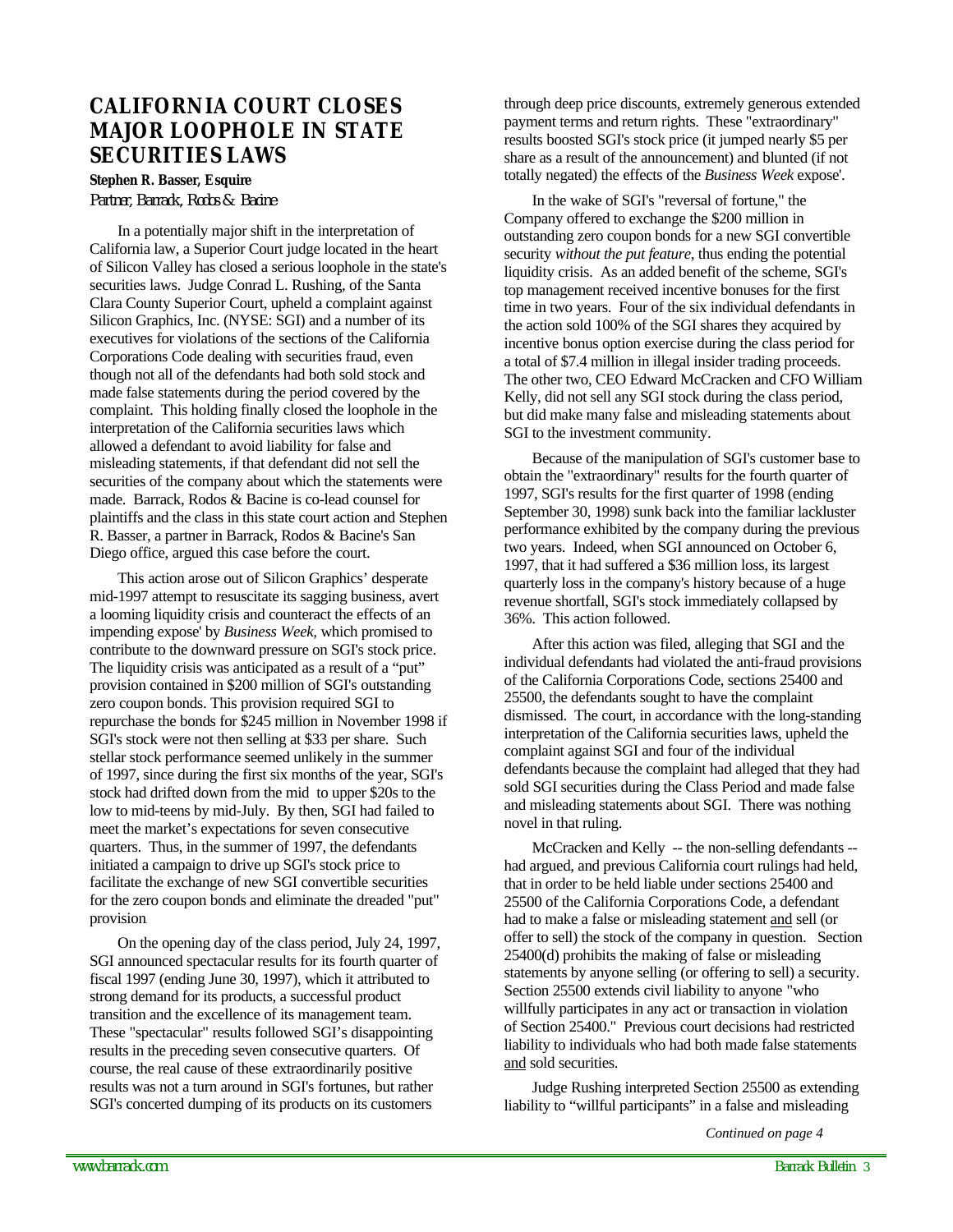#### *3COM Settles for \$259 million (continued from page 1)*

combined company would be a leader in providing internet connectivity solutions. However, the market reacted negatively to the proposed merger, threatening 3Com's ability to gain shareholder approval of the acquisition.

On April 23, 1997, USR announced record financial results for its quarter ended March 30, 1997, and reported "smashing" demand for its new 56 kilobits-per-second modem. The market's view of the merger brightened, and shortly thereafter, on May 9, 1997, USR and 3Com included USR's results for its March quarter in the proxy statement (distributed broadly to the market) soliciting shareholder approval for the merger. On June 11, 1997, as 3Com's stock rose to \$48 per share, the companies received their shareholders' approval for the merger, and USR became part of 3Com. Thereafter, senior officers of 3Com and USR began selling more than \$200 million of 3Com stock.

*This remarkable cash settlement, one of the largest ever obtained from a corporate defendant in a securities class action, was achieved by four lead plaintiffs, including two institutions….*

Plaintiffs alleged that USR's results for its quarter ended March 30, 1997, were false and materially overstated. Within weeks after USR closed it books for the quarter, distributors returned hundreds of millions of dollars of modems to USR. During April and May 1997, USR suffered a net loss of \$160.3 million, although this loss was hidden from investors (through a realignment of USR's fiscal year to coincide with 3Com's fiscal year) in order to gain approval of the merger. USR and 3Com also failed to include the disastrous 2 months in the combined results for the company after the merger.

In October 1997, five months after USR reported "record" results for its March quarter and "smashing" demand for its 56K modem, newspaper reports in *The San Francisco Chronicle* and *The New York Times* revealed that defendants had hidden USR's loss of \$160.3 million for the two months (April and May) following the March quarter and preceding the merger, as well as a disastrous drop in demand for USR's 56K modem. It was not until November 5, 1997, that defendants stunned investors by admitting that they had stuffed USR's modem distribution channels prior to the merger. On March 19, 1998, in connection with an SEC investigation, 3Com took the extraordinary step of restating the previously reported *pro forma* combined results of the companies to include the \$160.3 million April - May 1997 loss. For the combined companies, net income was reduced by almost *\$100 million or 16 percent*. USR's poor revenues and the \$160.3 million loss entirely wiped out USR's reported profits for both its December 1996 and its March 1997

In these class actions filed in the United States District Court for the Northern District of California, and brought on behalf of all purchasers of 3Com common stock from April 23, 1997 through November 5, 1997, plaintiffs allege that USR's results for its quarter ended March 30, 1997 were false, were inflated by material amounts, and violated generally accepted accounting principles. Plaintiffs further allege that defendants' false statements artificially inflated the price of 3Com stock, and that the Individual Defendants and other insiders took advantage of this inflation by selling more than four million shares of their own 3Com stock for more than \$200 million. The federal court appointed Barrack, Rodos & Bacine as one of the colead counsel for the class in *In re 3Com Securities Litigation*. Subsequently Barrack, Rodos & Bacine also filed claims on behalf of the class in California Superior Court asserting that defendants' conduct violated California's securities laws.

Following three years of vigorous prosecution of this action by plaintiffs' co-lead counsel, in late 2000 the parties reached an agreement in principle to settle the case for \$259 million in cash. The settlement has been funded by the company and the funds are being held in escrow for the benefit of the class. The Court will hear the parties motion for final approval of the settlement on February 23, 2001. Class members must file their claims to participate in the settlement no later than March 5, 2001. If you need a claim form or have questions about the settlement, please contact Leslie Molder, Esquire of Barrack, Rodos & Bacine at (215) 963-0600.  $\div$ 

#### *California Loophole Closed (continued from page 3)*

statement by a seller of securities, even if that willful participant did not sell the security himself. In making his decision, Judge Rushing looked to a 1999 California Supreme Court case which stated (but did not decide) that the unlawful conduct proscribed by section 25400(d) was not a stock sale, but the making of false and misleading statements. Thus, based on the interpretation of the California statute by the California Supreme Court, the court upheld the complaint against SGI's CEO and CFO because even though they had not sold any SGI stock during the Class Period, they had willfully participated in the making of false and misleading statements by SGI and others who did sell SGI securities during the class period.

As a result of this landmark decision, those in business who willfully participate in the making of false and misleading statements about a company or its securities will no longer be able to evade liability simply because they did not personally sell any securities. Thus, a major loophole for fraud in California's securities laws has been closed.  $\clubsuit$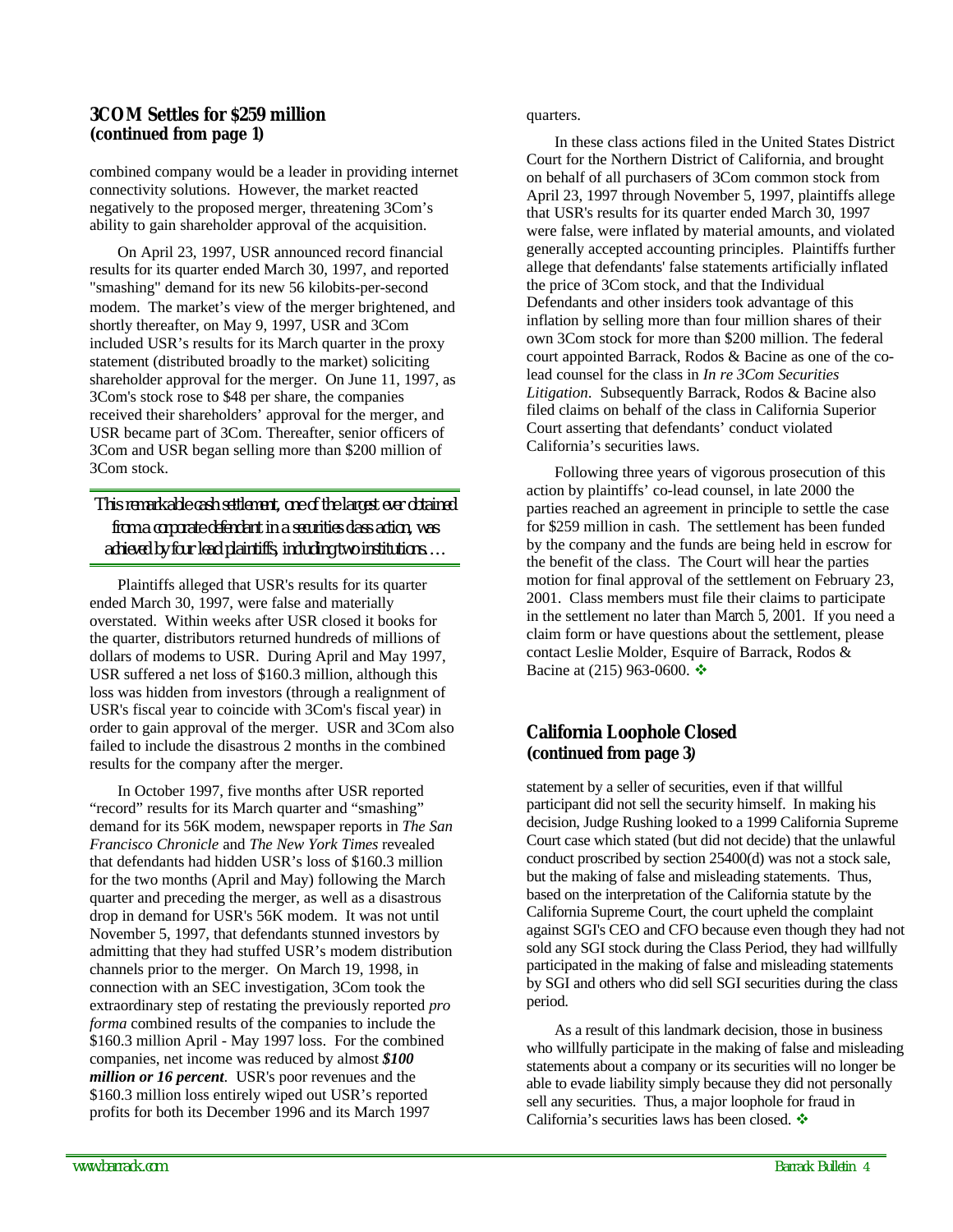### **UPCOMING CLAIM DEADLINES**

*Barrack, Rodos & Bacine* prepares a list of upcoming deadlines for institutional use in filing claim forms in securities class actions which have already concluded. Often large portions of settlement funds set aside in these cases are not distributed because a number of class members fail to file a timely claim form. BRB urges institutions to forward this list to their custodians to ensure all monies to which members are entitled are collected.

| Company/Class Period/Cusip No.                                                                                          | <b>Due Date</b> |
|-------------------------------------------------------------------------------------------------------------------------|-----------------|
| <b>3Com Corporation COMS</b><br>$4/23/97 - 11/5/97$<br>885535104                                                        | 3/5/01          |
| <b>Sirena Apparel Group, Inc. SIRN</b><br>$11/12/98 - 6/7/99$<br>82966Q102                                              | 3/8/01          |
| Plains Resources, Inc. PLX<br>$10/29/98 - 11/26/99$<br>726540503                                                        | 3/9/01          |
| Sotheby's Holdings, Inc. BID<br>$2/11/97 - 2/18/00$<br>835898107                                                        | 3/10/01         |
| <b>Correction Corp. of America CWX</b><br><b>Formerly Prison Realty Trust, Inc.</b><br>$4/24/97 - 4/20/98$<br>22025Y100 | 3/12/01         |
| Number Nine Visual Tech. Corp. NINE 3/14/01<br>$5/26/95 - 1/31/96$<br>67052W105                                         |                 |
| <b>Rite Aid Corporation RAD</b><br>$4/1/96 - 9/8/96$<br>767754104                                                       | 3/15/01         |
| <b>DII Group, Inc. DIIG</b><br>$4/1/96 - 9/8/96$<br>232949107                                                           | 3/19/01         |
| <b>Plains All American Pipeline PAA</b><br>$11/17/98 - 11/26/99$<br>726503105                                           | 3/19/01         |
| <b>Navigant Consulting, Inc. NCI</b><br>$2/26/93 - 4/15/94$<br>63935N107                                                | 3/22/01         |

| <b>Company/Class Period/Cusip</b>                                                                                                  | <b>Due Date</b> |  |
|------------------------------------------------------------------------------------------------------------------------------------|-----------------|--|
| Southern Pacific Funding Corp. SFCFQ 3/28/01<br>$10/9/97 - 10/01/98$<br>843576109                                                  |                 |  |
| PLC Systems, Inc. PLC<br>$8/15/96 - 7/25/97$<br>69341D104                                                                          | 3/29/01         |  |
| <b>NextLevel Systems, Inc. NLV</b><br>$7/25/97 - 10/15/97$<br>652907106                                                            | 3/30/01         |  |
| Foamex Int'l., Inc. FMXI<br>$5/7/98 - 4/16/99$<br>344123104                                                                        | 4/11/01         |  |
| <b>Sumitomo Bank of California SUMI</b><br>All persons who<br>held the common stock at<br>close of trading on 3/25/98<br>865593107 | 4/13/01         |  |
| <b>Sonus Pharmceuticals, Inc. SNUS</b><br>$9/24/96 - 6/8/98$<br>835692104                                                          | 4/19/01         |  |
| MedNet, MPC Corp. MMRX<br>$8/1/95 - 3/10/97$<br>58501B107                                                                          | 5/1/01          |  |
| Microstrategy, Inc. MSTR<br>$6/11/98 - 3/20/00$<br>594972101                                                                       | 5/2/01          |  |
| <b>FLIR Systems, Inc. FLIR</b><br>$3/3/99 - 3/6/00$<br>302445101                                                                   | 5/3/01          |  |
| <b>Petco Animal Supplies, Inc. PETC</b><br>$1/30/97 - 7/10/98$<br>716016100                                                        | 5/7/01          |  |
| Citizens Utilities Co. CZN/A<br>$5/7/96 - 8/7/97$<br>177342102                                                                     | 5/10/01         |  |
| <b>Danka Business Systems DANKY</b><br>$5/13/97 - 12/15/97$<br>236277109                                                           | 6/8/01          |  |
| Questions? Contact Maxine Goldman at 1 (800) 417-<br>7305 or mgoldman@barrack.com. ❖                                               |                 |  |